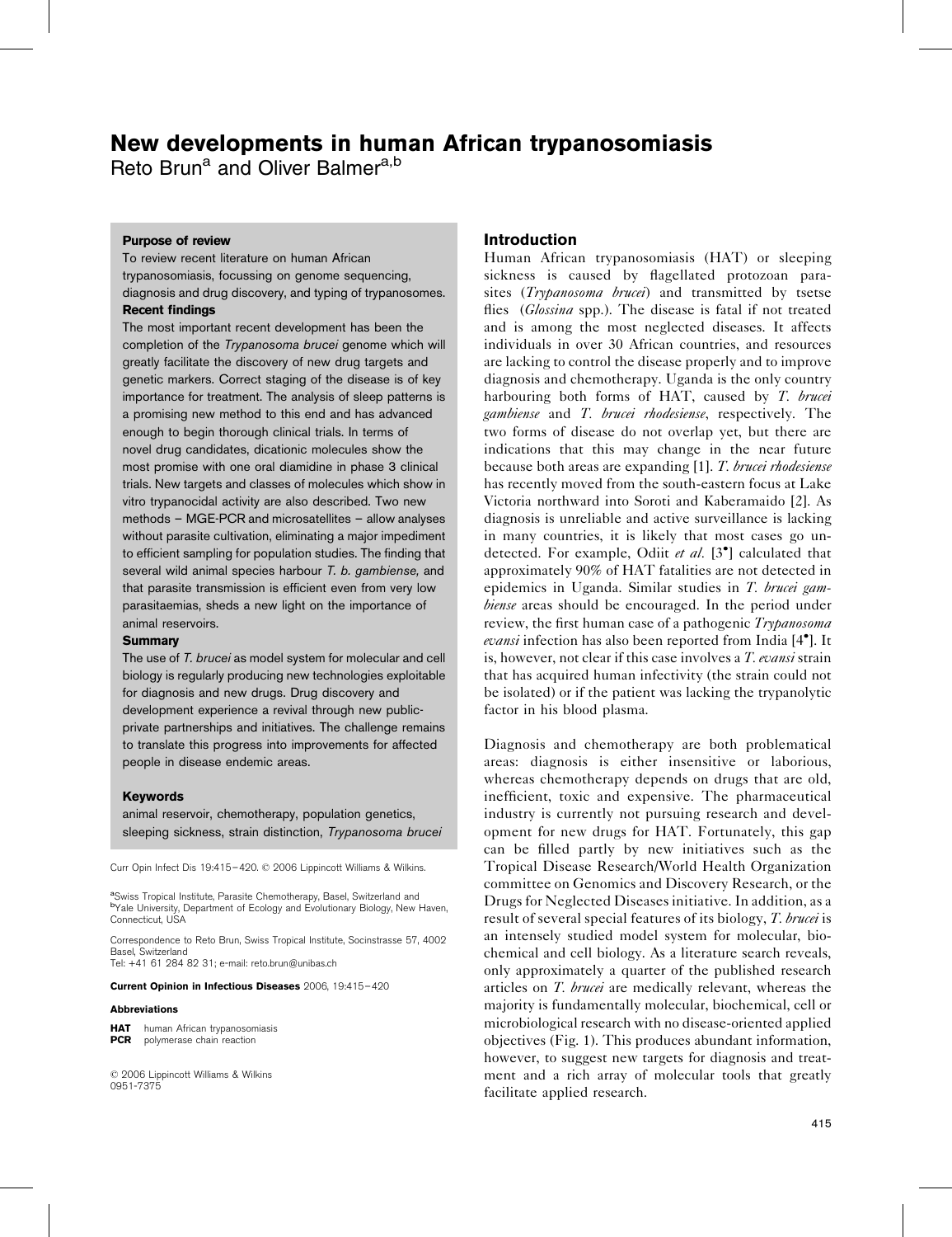<span id="page-1-0"></span>Figure 1 Proportion of journal articles published on Trypanosoma brucei or sleeping sickness in 2005–2006 that are disease oriented, represent basic non-applied research in molecular, biochemical, cell, or microbiology or fall into other categories



Methods: All journal articles published in 2005 and the first half of 2006 containing the terms 'Trypanosoma brucei' or 'sleeping sickness' in their title were extracted from ISI Web of Science. The 181 identified articles were placed into three groups based on their subject categories listed in Web of Science. 'Disease oriented' articles have some relevance to the disease problem, 'Basic research' articles focus on basic molecular, biochemical, cell biological, and microbiological (MBCM) research without an obvious connection to disease, and 'Other' articles did not fit any of these categories. Articles were classified as 'Disease oriented' if they contained the subject categories 'Tropical Medicine', 'General and Internal Medicine', 'Medicinal Chemistry', 'Pharmacology and Pharmacy', 'Veterinary Sciences', or 'Pathology'. The remaining articles were assigned to 'Basic research' if they contained the subject categories 'Biochemistry and Molecular Biology', 'Cell Biology', or 'Microbiology' or to 'Other' otherwise. Articles with the (only) subject category 'Parasitology' were assigned to the three groups based on their title. Note that articles of both disease and basic interest were included as 'Disease oriented'. No articles were assigned twice.

In this review we focus on progress in five areas we consider of key importance for reducing the disease burden in the intermediate term (diagnosis, staging, and chemotherapy) and for devising sustainable control strategies in the long term (population genetics and animal reservoirs).

## Diagnosis and staging

Field diagnosis of HAT has only seen slow progress over past decades [\[5](#page-4-0)<sup>\*</sup>[,6\],](#page-4-0) while molecular diagnosis advances steadily. Njiru *et al.* [\[7](#page-4-0) $\degree$ [\]](#page-4-0) reported the development of an improved molecular assay that targets the internal transcribed spacer, capable of distinguishing different pathogenic African trypanosomes with a single polymerase chain reaction (PCR). Faster progress can be expected in the future thanks to the completion of the genome sequences of T. brucei and related species  $[8\text{--}11\text{--}8\text{--}11\text{--}8\text{--}11\text{--}8\text{--}11\text{--}8\text{--}11\text{--}8\text{--}11\text{--}8\text{--}11\text{--}8\text{--}11\text{--}8\text{--}11\text{--}8\text{--}11\text{--}8\text{--}11\text{--}8\text{--}11\text{--}8\text{--}11\text{--}8\text{--}1$  $[8\text{--}11\text{--}8\text{--}11\text{--}8\text{--}11\text{--}8\text{--}11\text{--}8\text{--}11\text{--}8\text{--}11\text{--}8\text{--}11\text{--}8\text{--}11\text{--}8\text{--}11\text{--}8\text{--}11\text{--}8\text{--}11\text{--}8\text{--}11\text{--}8\text{--}11\text{--}8\text{--}1$ [12–14\]](#page-4-0) and the availability of the first genetic map [\[15](#page-4-0)<sup>°</sup>[\]](#page-4-0). Besides greatly facilitating the identification of molecular markers and primer construction, the genome sequence holds promise for in silico identification of target proteins as serodiagnostic markers [\[16\]](#page-4-0). A new approach to HAT diagnosis is proteomic signature analysis [\[17,18](#page-4-0) [\],](#page-4-0) which recognizes the typical fingerprint of HAT infections in the protein content of patient samples. The method is extremely sensitive and specific (100 and 98.6%), but requires expensive equipment and extensive expertise. It is therefore not directly applicable in the field, but may help identify specific proteins exploitable for serodiagnostics in the field.

There is an urgent need for better diagnostics for HAT stage determination. Buguet et al.  $[19\bullet\bullet]$  $[19\bullet\bullet]$  $[19\bullet\bullet]$  demonstrated that entry into the second stage of the disease is associated with marked changes in the sleep pattern, observable with relatively simple devices. This is a very promising new avenue of research, especially as it appears that rats exhibit the same two-staged disease course [\[20](#page-4-0) [\]](#page-4-0), so that an appropriate experimental system is at hand to develop this system further. Finally, a new dot-enzymelinked immunosorbent assay for stage determination in the field has been described by Courtioux et al.  $[21^{\bullet}]$  $[21^{\bullet}]$  $[21^{\bullet}]$ . After validation it may replace or complement other available field assays [\[5](#page-4-0) [\].](#page-4-0)

#### Chemotherapy

The search for new drugs is of paramount importance and can follow several strategies: the improved use of existing drugs, new drug combinations, therapeutic switching, and the search for new chemical entities that should be efficacious, safe and affordable for disease-endemic countries. A 10-day melarsoprol treatment schedule was validated in a multinational study in over 2000 patients  $[22^{\bullet\bullet}]$  $[22^{\bullet\bullet}]$ . The cure rate was 94% 24 h after treatment and was still 86% after 2 years. The fatality rate was 5.9%, and 4% of treated patients died from an encephalitic syndrome. In a previous study [\[23\]](#page-5-0), it was shown that the efficacy and safety of the 10-day treatment schedule are comparable to a standard 26-day treatment schedule in three courses. The new treatment schedule reduces treatment duration, the amount of drug and costs, and thus increases the capacity of hospitals for HAT treatments. On the basis of data from southern Sudan, Chappuis et al. [\[24\]](#page-5-0) showed that eflornithine is a safe and effective drug for second-stage disease. Mortality during treatment and adverse effects were much less dramatic in patients treated with eflornithine than with melarsoprol. The authors recommend the use of this 14-day treatment schedule with four daily intravenous infusions not only in areas with high melarsoprol relapse rates but wherever possible. The feasibility of this eflornithine treatment schedule is, however, questionable in rural areas considering that more than 50 intravenous infusions are needed and the drug is enormously costly.

The most promising new compounds in the clinical or preclinical phase are the aromatic diamidines, which represent lead compounds against various protozoan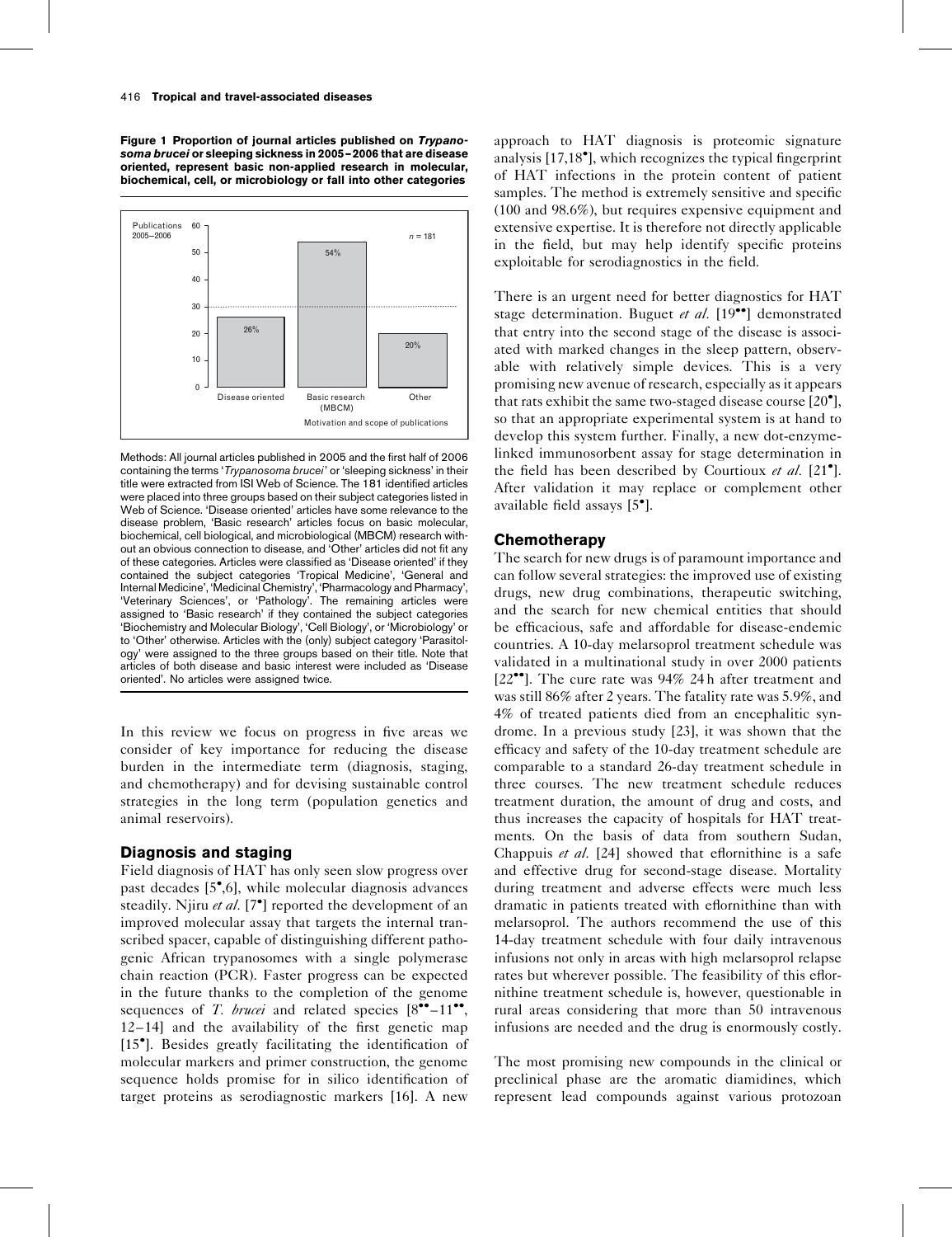parasites and fungi  $[25\bullet]$  $[25\bullet]$ . Several classes of dicationic molecules were recently synthesized and their in-vitro and in-vivo activity was demonstrated. Dicationic guanidine and reversed amidine derivatives were able to cure a T. brucei rhodesiense mouse model after multiple parenteral applications. Carbamate prodrugs could cure the mouse model even with an oral application  $[26^{\bullet\bullet}]$  $[26^{\bullet\bullet}]$ . Biphenyl benzimidazole derivatives were synthesized and their DNA binding was measured [\[27\].](#page-5-0) All molecules showed strong DNA affinities and also a very high in-vitro activity against African trypanosomes and malaria parasites. Two compounds cured a T. brucei rhodesiense mouse model at 20 mg/kg with intraperitoneal application. Another interesting class of antitrypanosomal dications are the imidazopyridines [\[28\]](#page-5-0). Five parent compounds were able to cure the *T. brucei rhodesiense* mouse model at 20 mg/kg intraperitoneally. Prodrugs did not have the same efficacy, probably because of poor oral bioavailability. Athri et al. [\[29](#page-5-0)<sup>°</sup>[\]](#page-5-0) have generated three-dimensional quantitative structure–activity relationship maps based on a library of heterocyclic diamidines, and have built a model with additional descriptors for donor/acceptor and hydrophobic properties to help design new molecules with improved DNA binding characteristics and improved antiparasitic activity.

Progress has also been made on non-diamidine targets and lead compounds. Cordycepin (3'-deoxyadenosine) in combination with the adenosine deaminase inhibitor coformycin was found to cure a T. brucei brucei mouse model [\[30\].](#page-5-0) The authors noted that adenosine analogues are already on the market that are resistant to adenosine deaminase, which would allow one to omit the co-admin-istration of coformycin. Baliani et al. [\[31](#page-5-0)<sup>°</sup>[\]](#page-5-0) reported the synthesis of new hybrid molecules containing the melamine moiety as an adenosine transporter recognition motive and a trypanocidal nitro heterocycle. The in-vitro activities of such hybrids are comparable to the standard drug melarsoprol, and two molecules were able to cure a T. brucei brucei mouse model. Biphosphonate inhibitors were shown to inhibit recombinant T. brucei soluble vacuolar pyrophosphatase in the low umol range and with a selectivity against KB cells (human carcinoma cells) of greater than 100 [\[32](#page-5-0) [\].](#page-5-0) Another interesting report covered novel alkylpolyaminoguanidines as trypanothione reductase inhibitors with good in-vitro activities but no in-vivo data [\[33\].](#page-5-0) Vicik et al. [\[34\]](#page-5-0) tested inhibitors of rhodesain, the major cysteine protease of T. brucei rhodesiense. Inhibition of the enzyme was excellent but in-vitro antitrypanosomal activity was completely missing  $(IC_{50}$  between 10 and 30 µmol) and has to be improved before in-vivo efficacy can be expected.

#### Strain distinction and population genetics

The ability to distinguish different genotypes (or strains) is key to understanding trypanosome population dynamics, in which individual organisms can not be followed through space and time. It allows us to assess the contribution of different genotypes to various observed phenomena, such as human infectivity, drug resistance, virulence, or adaptation to specific host genotypes. It also allows us to investigate the population structure and population dynamics of the parasite in detail to answer questions such as: to what degree are subpopulations (e.g. foci) separated? How much gene flow (parasite exchange) is there between foci? How did and do the parasites spread? Are new outbreaks caused by resident or newly introduced parasites? An understanding of these questions would help us devise more efficient and sustainable control strategies.

All genotyping methods traditionally applied have major limitations, arguably the worst being that most require a large amount of parasite material and thus depend on parasite cultivation. Cultivation, however, is a complex and time-consuming process that has limited sample sizes to levels below those required for many population studies. Furthermore, because parasite genotypes vary widely in if or how well they can be cultured, cultivation represents a selection process determining what genotypes are included in such studies [\[35\]](#page-5-0), which introduces the possibility for a strong bias. Two new molecular markers promise to overcome these limitations and greatly improve our ability to study different T. brucei genotypes in the field. Simo et al. [\[36](#page-5-0)<sup>••</sup>[\]](#page-5-0) demonstrated the utility of mobile genetic element PCR (originally developed by Hide and Tilley [\[37\]](#page-5-0)) to distinguish different strains of T. brucei across all three 'subspecies' and notably among T. brucei gambiense, which is at the same time the most medically relevant and the least genetically variable T. brucei subspecies. The beauty of this approach is that it requires only a single PCR, and is thus fast and relatively inexpensive. It apparently only amplifies Trypanozoon DNA and can thus be directly applied to field samples. The drawbacks of the method are that one does not know what exactly is amplified, and that given the marker's nature, the results can not be used for population genetic or phylogenetic inferences. To address this problem, Balmer et al. [\[38](#page-5-0)<sup>••</sup>[\]](#page-5-0) characterized a set of microsatellite markers. Microsatellites are extremely variable stretches of repeated DNA sequence that vary even among close relatives. Balmer *et al.* [\[38](#page-5-0)<sup> $\bullet$ </sup>[\]](#page-5-0) presented 14 microsatellite loci and demonstrated that they are highly variable and thus capable of distinguishing many different T. brucei genotypes. The great advantage microsatellites offer compared with all other available genotyping approaches is that they are selectively neutral and conform to a defined mutation model. They are thus ideal markers for population genetic analyses of historic and present population structure and the population dynamics of T. brucei. As the method is PCR based, it can be applied directly to field samples (host blood, tsetse flies) without relying on cultivation.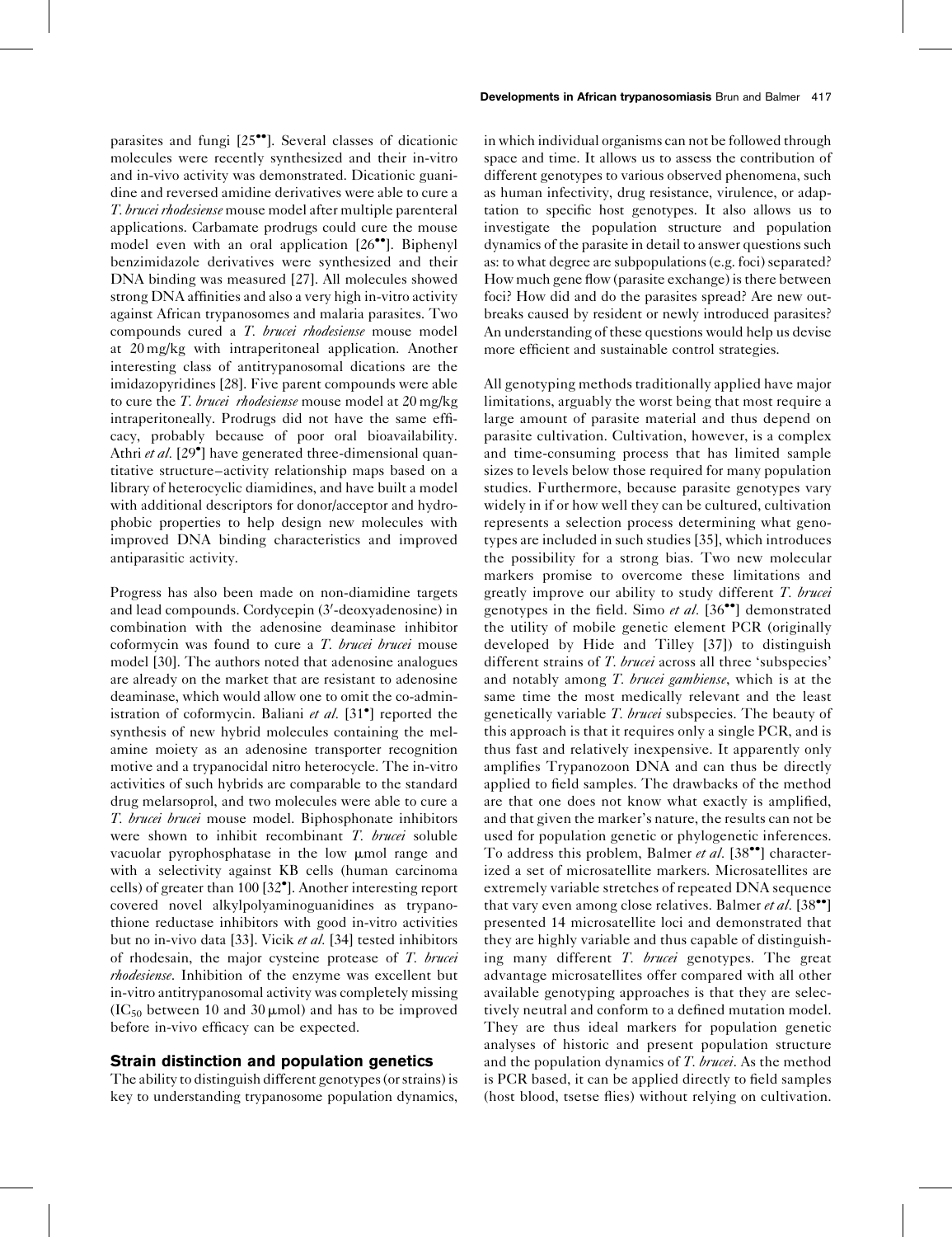The main drawback of microsatellites is that their analysis is technically demanding and best performed with a DNA sequencer.

MacLeod et al. [\[39](#page-5-0)<sup>•</sup>[\]](#page-5-0) have used microsatellites in another way to give a statistically robust demonstration that alleles segregate in a Mendelian fashion in T. brucei. Although their data, contrary to their explicit claim in the title, do not prove the involvement of meiosis, the results are very comforting to population geneticists because they confirm the validity of a key assumption for population genetic analyses.

The need to distinguish T. brucei genotypes further arises in laboratory studies investigating interactions between different genotypes and effects of multiple genotype infections. The most powerful way to do this is to use markers that make different genotypes phenotypically distinguishable. Balmer and Tostado [\[40](#page-5-0) [\]](#page-5-0) described genetic constructs that allow fluorescence expression in four different colours and notably in all parasite life stages. They demonstrate that these constructs are readily integrated into the genomes of various strains of T. brucei brucei and T. brucei rhodesiense (but not T. brucei gambiense, it seems) and that fluorescence expression is stable in all life stages. By transfecting two strains with two different colours they become distinguishable by eye. Relative population sizes can thus be followed under the fluorescence microscope or even more efficiently using a fluorescence-activated cell sorter, without the need to genotype or clone. The ability to use a fluorescence-activated cell sorter is a big step forward because it not only allows the very efficient daily tracking of large numbers of infections, but even allows the separation of strains again after experimental mixed infections.

## Animal reservoir

The great significance of domestic and wild animal hosts for Rhodesian sleeping sickness is undisputed. As a result of the close proximity of livestock to humans and the relative ease with which they can be treated, Welburn *et al.* [\[41\]](#page-5-0) propose that sleeping sickness would most effectively be controlled locally by fighting the parasite in livestock as part of farming practices. Ng'ayo et al. [\[42\]](#page-5-0) show that domestic animals (here a sheep, a goat and a pig) harbour  $T$ . *brucei rhodesiense* even in areas with few recent cases of sleeping sickness. The role of animal reservoirs is much more controversial in Gambian sleeping sickness. An unbiased observer would be astonished how strongly workers in this field seem willing to dismiss the important role of animals in T. brucei gambiense epidemiology without much proper data from systematic surveys. Clearly, this mindset has not helped us gain a realistic view of sleeping sickness epidemiology in west Africa. Pigs have been shown repeatedly to harbour T. brucei gambiense  $[36\text{°}$  $[36\text{°}$ . Even though pigs can clear infections in less than 6 months, as Penchenier et al. [\[43\]](#page-5-0) demonstrate, they are still capable of maintaining parasite populations outside the human cycle. Njiokou et al. [\[44](#page-5-0)<sup>\*\*</sup>[\]](#page-5-0) now show evidence that eight wild animal species (out of 36 species sampled) belonging to four orders (primates, artiodactyls, rodents, carnivores), host T. brucei gambiense group 1 parasites (Fig. 2). Even if these animal species play minor roles during epidemics, they probably hold the key to where the parasites are maintained between epidemics and where new epidemics start. Hopefully, the accumulated evidence on animals carrying T. brucei gambiense group 1 parasites will finally lead to the thorough rethinking of the role of animal hosts in Gambian sleeping sickness. Two next steps would be particularly desirable:

#### Figure 2 The greater white-nosed monkey, Cercopithecus nictitans, and its central and west African range

The recent discovery that this and several other wild animal species harbour Trypanosoma brucei gambiense group 1 parasites [\[44](#page-5-0)\*\*[\]](#page-5-0) (see text) strongly suggests that animal reservoirs must play a more important role in west African sleeping sickness than generally acknowledged. A better understanding of their role will help control efforts in the long run. Foto<sup>©</sup> CERCOPAN – Witzens, map<sup>©</sup> Istituto di Ecologia Applicata IEA, Rome.

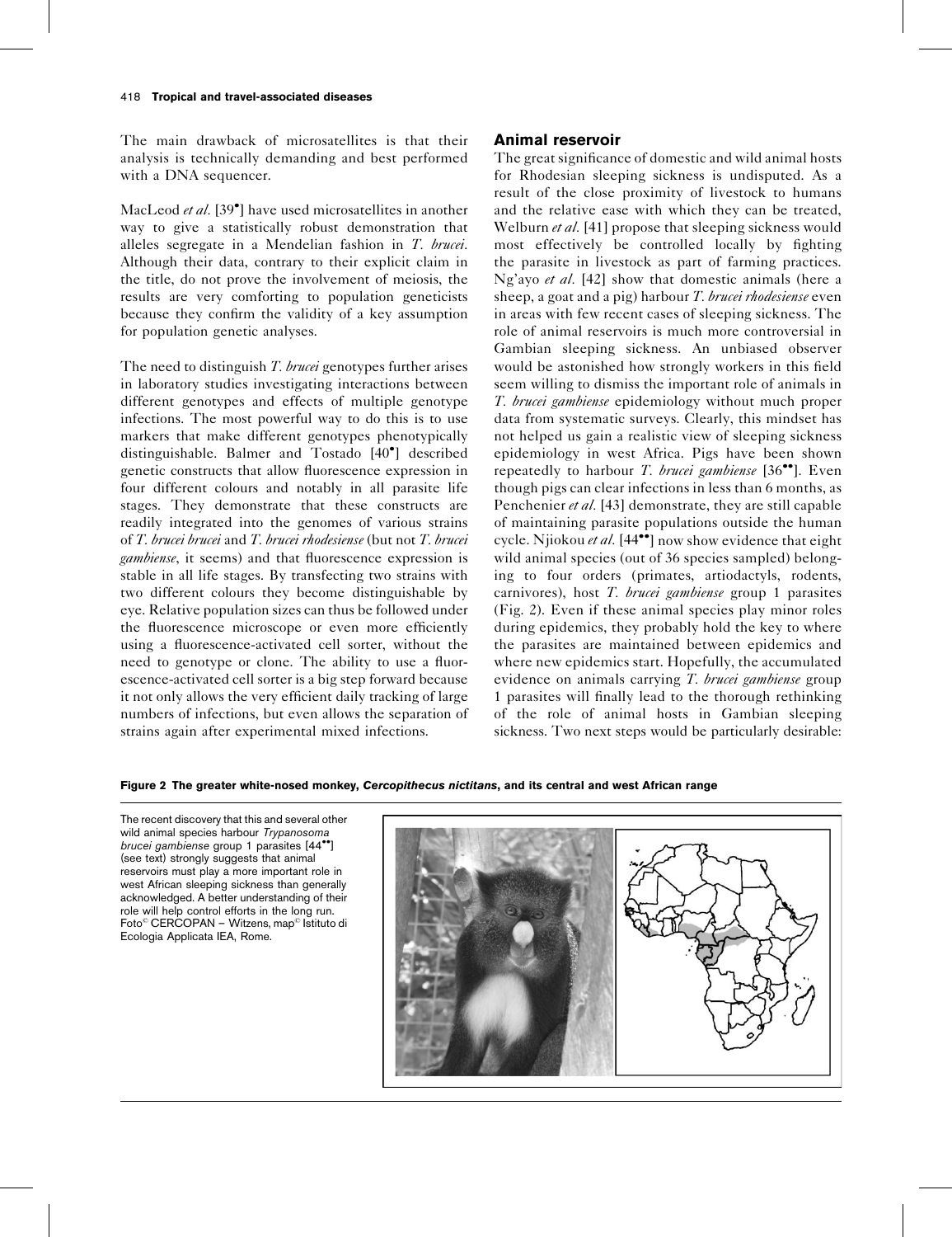<span id="page-4-0"></span>First, the identified T. brucei gambiense group 1 samples should be investigated with a wider array of genetic markers to eliminate any doubts about their identity, and to place them within the other isolates from the area to see if they are the same genotypes also found in humans. Second, a systematic geographical sampling independent of 'foci' would be desirable, also for T. brucei rhodesiense in east Africa, to assess how parasite presence and disease occurrence corelate.

Van den Bossche et al.  $[45^{\bullet\bullet}]$  $[45^{\bullet\bullet}]$  $[45^{\bullet\bullet}]$  further highlighted the potential impact of animal reservoirs by showing that the transmissibility of T. brucei rhodesiense to tsetse flies is independent of parasitemia and is efficient even at very low parasitemias. This means that each tsetse bite on an infected host has a similar probability of leading to a mature infection, and that even animals with very low parasite loads play an important epidemiological role, a result that is also of great importance for disease modelling.

## Conclusion

Research in the field of HAT has progressed during the past 2 years in the areas of genomics, diagnosis and chemotherapy, but also in the development of new tools for the better characterization of trypanosomes. HAT largely benefits from basic research that uses T. brucei as a model organism to tackle genetic, molecular and biochemical questions. Research for diagnosis and drug discovery/development, abandoned by big pharmaceutical companies for the past 20 years, receives more attention through new public–private partnerships such as the Foundation for Innovative New Diagnostics, Geneva, the Tropical Disease Research/World Health Organization committee on Genomics and Discovery Research or the Drugs for Neglected Diseases initiative, Geneva. It can be expected that such non-profit organizations will deliver new tools for the diagnosis and treatment of HAT. For a long-term perspective it is also important that epidemiological work on the distribution of infected humans, vectors and animal reservoir hosts is intensified, especially in T. brucei gambiense areas.

#### Acknowledgement

The authors are grateful to Nathan Havill for commenting on the manuscript.

#### References and recommended reading

Papers of particular interest, published within the annual period of review, have been highlighted as: of special interest

of outstanding interest

Additional references related to this topic can also be found in the Current World Literature section in this issue (p. 495).

- 1 Picozzi K, Fevre EM, Odiit M, et al. Sleeping sickness in Uganda: a thin line between two fatal diseases. BMJ 2005; 331:1238–1241.
- 2 Fevre EM, Picozzi K, Fyfe J, et al. A burgeoning epidemic of sleeping sickness in Uganda. Lancet 2005; 366:745–747.

3  $\bullet$ Odiit M, Coleman PG, Liu WC, et al. Quantifying the level of under-detection of Trypanosoma brucei rhodesiense sleeping sickness cases. Trop Med Int Health 2005; 10:840–849.

A model-based study estimating that a large proportion of deaths go undetected in T. brucei rhodesiense epidemics in Uganda based on hospital records and early to late stage ratios

- 4 Joshi PP, Shegokar VR, Powar RM, et al. Human trypanosomiasis caused by
- $\bullet$ Trypanosoma evansi in India: the first case report. Am J Trop Med Hyg 2005; 73:491–495.

This is the first report of a human infection of T. evansi causing disease. The significance of this is not clear; an epidemic in India is unlikely.

- 5  $\bullet$ Chappuis F, Loutan L, Simarro P, et al. Options for field diagnosis of human African trypanosomiasis. Clin Microbiol Rev 2005; 18:133–146.
- A good review of present field diagnosis methods for sleeping sickness.
- 6 Lejon V, Buscher P. Cerebrospinal fluid in human African trypanosomiasis: a key to diagnosis, therapeutic decision and posttreatment follow-up. Trop Med Int Health 2005; 10:395–403.
- 7 Njiru ZK, Constantine CC, Guya S, et al. The use of ITS1 rDNA PCR in
- $\bullet$ detecting pathogenic African trypanosomes. Parasitol Res 2005; 95:186– 192.

An improved version of an earlier PCR marker to distinguish trypanosome species.

8 .. Berriman M, Ghedin E, Hertz-Fowler C, et al. The genome of the African trypanosome Trypanosoma brucei. Science 2005; 309:416–422.

This study presents the T. brucei genome and compares metabolic pathways and some other cell biological aspects of T. brucei with those in Leishmania major  $[10^{\bullet\bullet}]$  and T. cruzi  $[11^{\bullet\bullet}]$ .

9 El-Sayed NM, Myler PJ, Blandin G, et al. Comparative genomics of trypanosomatid parasitic protozoa. Science 2005; 309:404–409.

• somatid parasitic protozoa. Science 2005; 309:404-409.<br>A very interesting comparison of gene content and genome architecture of the<br>three sequenced trypanosome genomes [8\*\*,10\*\*,11\*\*].

- 10 Ivens AC, Peacock CS, Worthey EA, et al. The genome of the kinetoplastid parasite, Leishmania major. Science 2005; 309:436–442.
- A comparative view of gene expression in T. brucei  $[8^{\bullet\bullet}],$  T. cruzi  $[11^{\bullet\bullet}]$  and L. major
- 11 El-Sayed NM, Myler PJ, Bartholomeu DC, et al. The genome sequence of .. Trypanosoma cruzi, etiologic agent of Chagas disease. Science 2005; 309:409–415.

This study discusses DNA replication, repair machinery and retrotransposons of T. brucei  $[8^{\bullet\bullet}]$ , T. cruzi and L. major  $[10^{\bullet\bullet}]$ .

- 12 Ash C, Jasny BR. Trypanosomatid genomes. Science 2005; 309:399–400.
- 13 Cross GAM. Trypanosomes at the gates. Science 2005; 309:355.
- 14 Skipper M. Three deadly trypanosomatids decoded. Nat Rev Genet 2005; 6:665.
- 15 MacLeod A, Tweedie A, McLellan S, et al. The genetic map and comparative  $\bullet$ analysis with the physical map of Trypanosoma brucei. Nucl Acids Res 2005; 33:6688–6693.

This study presents a genetic map for the T. brucei genome strain, which will help identify genes coding for important traits.

- 16 Hutchinson OC, Webb H, Picozzi K, et al. Candidate protein selection for diagnostic markers of African trypanosomiasis. Trends Parasitol 2004; 20:519–523.
- 17 Papadopoulos MC, Abel PM, Agranoff D, et al. A novel and accurate diagnostic test for human African trypanosomiasis. Lancet 2004; 363: 1358–1363.
- 18 Agranoff D, Stich A, Abel P, Krishna S. Proteomic fingerprinting for the  $\bullet$ diagnosis of human African trypanosomiasis. Trends Parasitol 2005; 21: 154–157.
- A less technical introduction into the method presented in Ref. [17].
- 19 Buguet A, Bisser S, Josenando T, et al. Sleep structure: a new diagnostic  $\bullet\bullet$ tool for stage determination in sleeping sickness. Acta Tropica 2005; 93: 107–117.

This work demonstrates that the analysis of sleep structure by portable devices may be a good diagnostic tool to define which disease stage a patient is in and to determine the success of treatment.

20 Chevrier C, Canini F, Darsaud A, et al. Clinical assessment of the entry into  $\bullet$ neurological state in rat experimental African trypanosomiasis. Acta Tropica 2005; 95:33–39.

This study shows that T. bruce infected rats exhibit two disease stages like humans, and thus represent a good model system for work on stage determination.

21 Courtioux B, Bisser S, M'Belesso P, et al. Dot enzyme-linked immunosorbent  $\bullet$ assay for more reliable staging of patients with human African trypanosomiasis. J Clin Microbiol 2005; 43:4789–4795.

A new assay to detect T. brucei in cerebrospinal fluid. It needs more testing but could aid staging in combination with existing methods or replace them in certain areas.